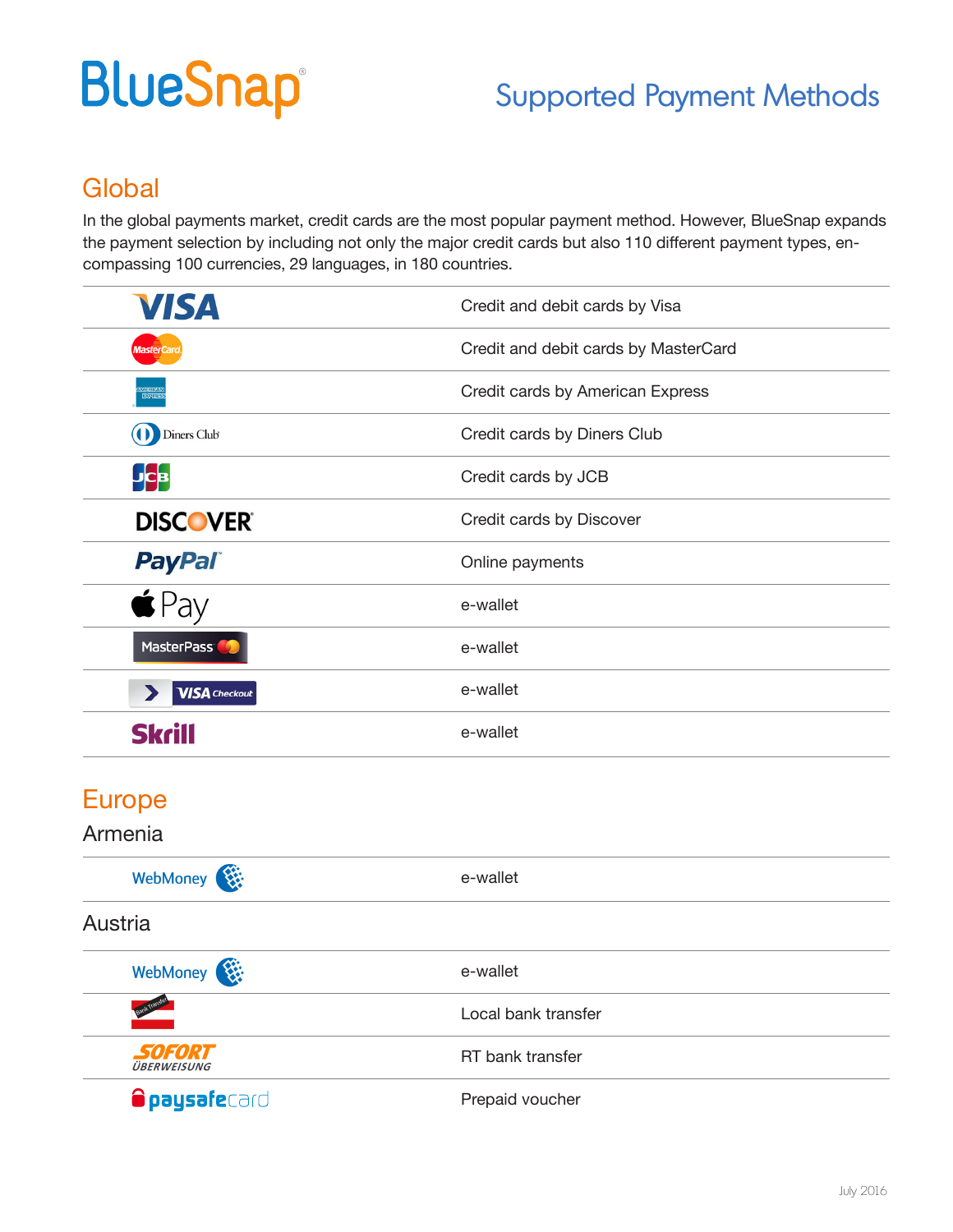| <b>CASHU</b>                 | Prepaid card                   |
|------------------------------|--------------------------------|
| Azerbaijan                   |                                |
| WebMoney                     | e-wallet                       |
| <b>Belarus</b>               |                                |
| WebMoney                     | e-wallet                       |
| <b>Belgium</b>               |                                |
|                              | Local bank transfer            |
| SOFORT<br><b>ÜBERWEISUNG</b> | RT bank transfer               |
| <b>Opaysafe</b> card         | Prepaid voucher                |
| <b>CASHIV</b>                | Prepaid card                   |
| Cyprus                       |                                |
|                              | National debit card of France  |
| <b>Czech Republic</b>        |                                |
|                              | Local bank transfer            |
| <b>Opaysafe</b> card         | Prepaid voucher                |
| <b>Denmark</b>               |                                |
|                              | National debit card of France  |
| DK                           | National debit card of Denmark |
|                              | Local bank transfer            |
| <b>Opaysafe</b> card         | Prepaid voucher                |
| Finland                      |                                |
|                              | Local bank transfer            |
| France                       |                                |
|                              | National debit card of France  |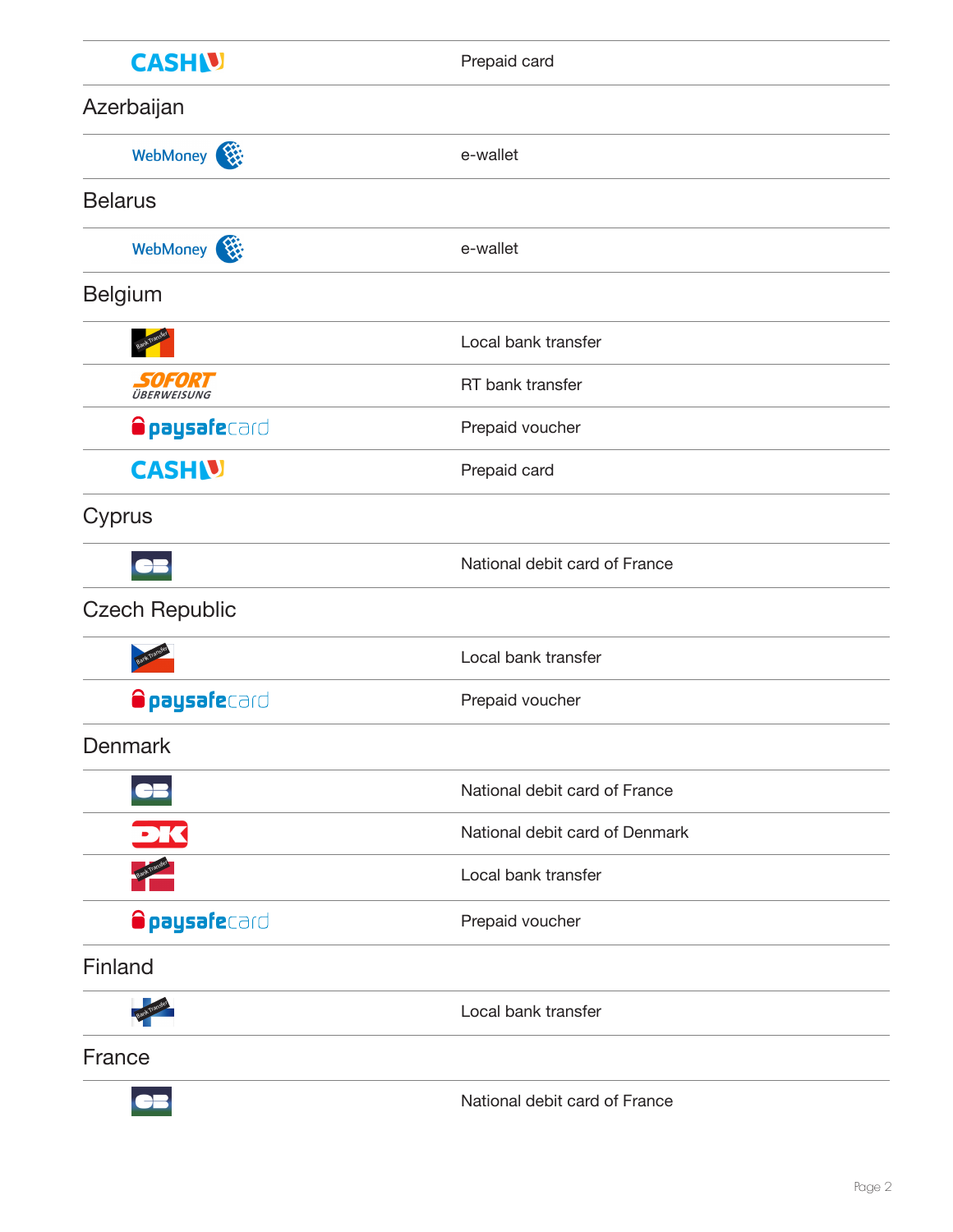| WebMoney             | e-wallet                                        |
|----------------------|-------------------------------------------------|
|                      | Local bank transfer                             |
| <b>Opaysafe</b> card | Prepaid voucher                                 |
| Germany              |                                                 |
| giro pay             | Internet payment system based on online banking |
|                      | Local bank transfer                             |
| <b>SOFORT</b>        | RT bank transfer                                |
| <b>Opaysafe</b> card | Prepaid voucher                                 |
| <b>CASHN</b>         | Prepaid card                                    |
| Greece               |                                                 |
|                      | Bank transfer (EUR)                             |
| <b>Opaysafe</b> card | Prepaid voucher                                 |
| Hungary              |                                                 |
|                      | Local bank transfer                             |
| <b>Opaysafe</b> card | Prepaid voucher                                 |
| Ireland              |                                                 |
|                      | Local bank transfer                             |
| <b>Opaysafe</b> card | Prepaid voucher                                 |
| Italy                |                                                 |
| <b>O</b> CartaSi     | Italian credit card for online purchases        |
|                      | Local bank transfer                             |
| <b>Opaysafe</b> card | Prepaid voucher                                 |
| Latvia               |                                                 |
| <b>Tranship</b>      | Local bank transfer                             |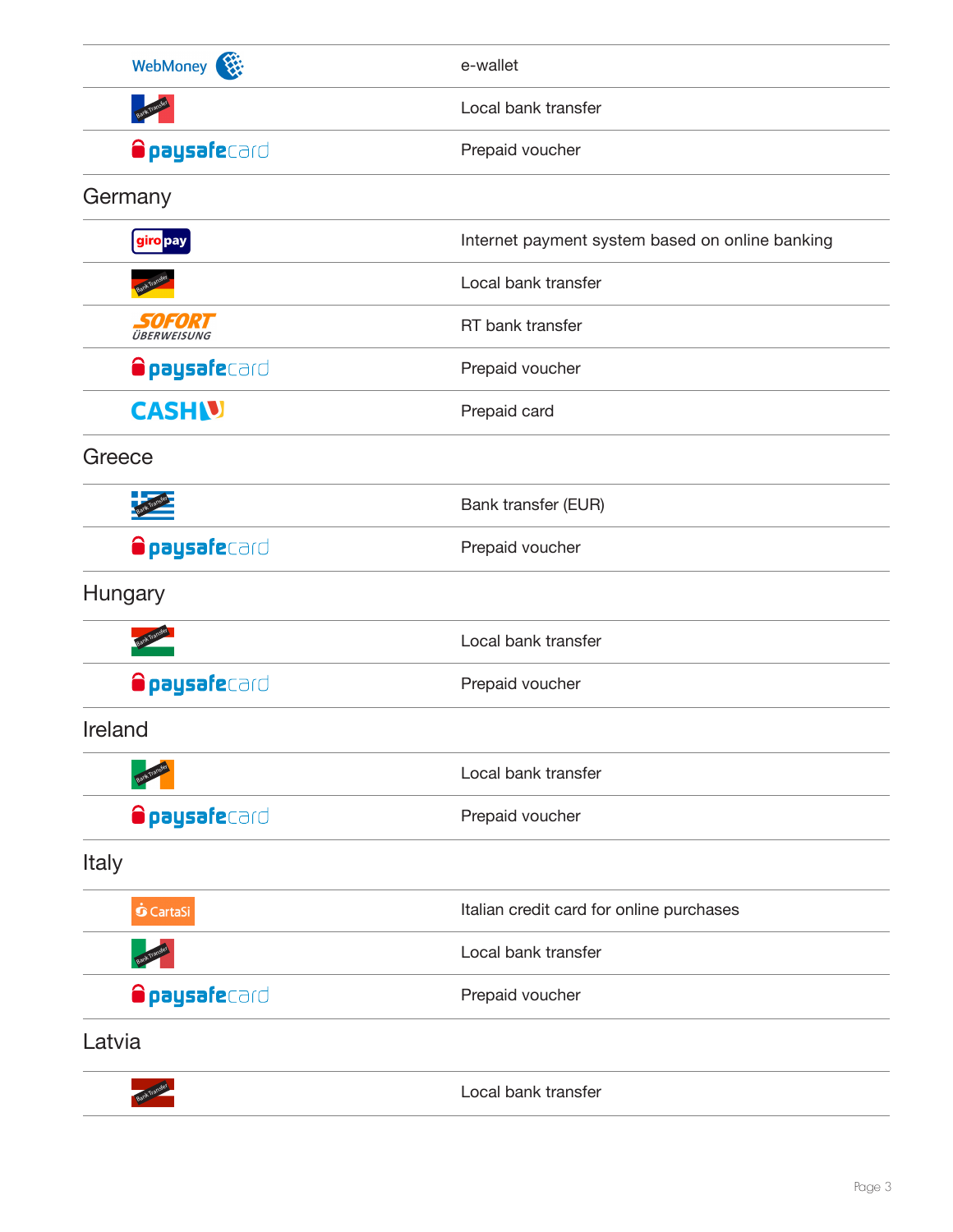### Luxembourg

|                             | Local bank transfer                                                   |
|-----------------------------|-----------------------------------------------------------------------|
| <b>Opaysafe</b> card        | Prepaid voucher                                                       |
| Moldova                     |                                                                       |
| WebMoney                    | e-wallet                                                              |
| <b>Netherlands</b>          |                                                                       |
| <b>OPEAL</b>                | Online banking system in the Netherlands.<br>Realtime payment method. |
|                             | Direct Debit from shopper's bank account initiated<br>by merchant     |
|                             | Local bank transfer                                                   |
| SOFORT<br>ÜBERWEISUNG       | RT bank transfer                                                      |
| <b>Opaysafe</b> card        | Prepaid voucher                                                       |
| <b>Netherlands Antilles</b> |                                                                       |
|                             | Bank transfer (USD)                                                   |
| Norway                      |                                                                       |
|                             | Local bank transfer                                                   |
| <b>Opaysafe</b> card        | Prepaid voucher                                                       |
| Poland                      |                                                                       |
|                             | Local bank transfer                                                   |
| <b>Opaysafe</b> card        | Prepaid voucher                                                       |
| Portugal                    |                                                                       |
|                             | Bank transfer (EUR)                                                   |
| <b>Opaysafe</b> card        | Prepaid voucher                                                       |

Russia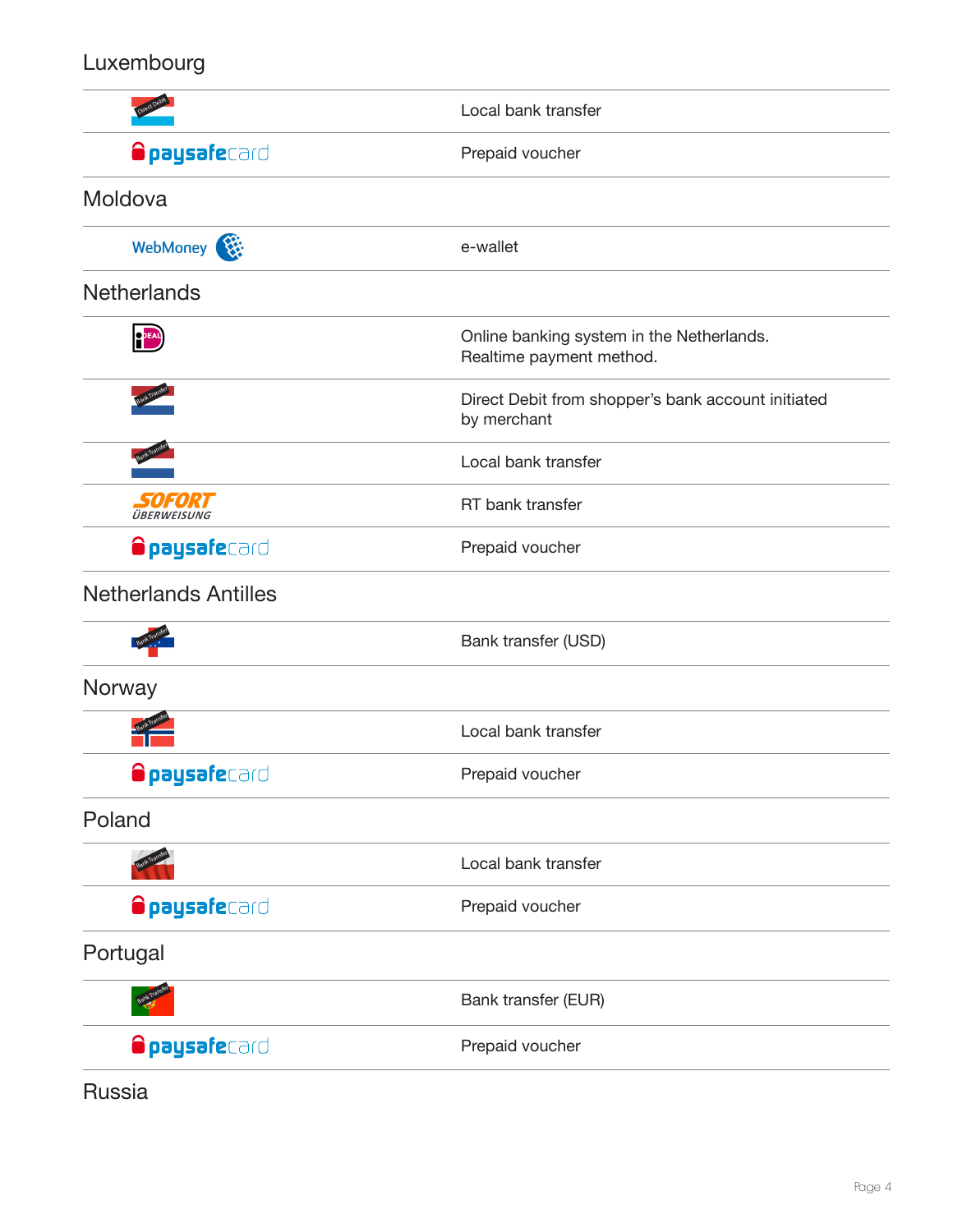| WebMoney              | e-wallet            |
|-----------------------|---------------------|
|                       | Local bank transfer |
| <b>CASHU</b>          | Prepaid card        |
| Slovakia              |                     |
|                       | Local bank transfer |
| <b>Opaysafe</b> card  | Prepaid voucher     |
| Slovenia              |                     |
|                       | Local bank transfer |
| <b>Opaysafe</b> card  | Prepaid voucher     |
| Spain                 |                     |
| WebMoney              | e-wallet            |
|                       | Local bank transfer |
| <b>Opaysafe</b> card  | Prepaid voucher     |
| <b>CASHU</b>          | Prepaid card        |
| Sweden                |                     |
|                       | Local bank transfer |
| <b>Opaysafe</b> card  | Prepaid voucher     |
| Switzerland           |                     |
|                       | Local bank transfer |
| SOFORT<br>ÜBERWEISUNG | RT bank transfer    |
| <b>Opaysafe</b> card  | Prepaid voucher     |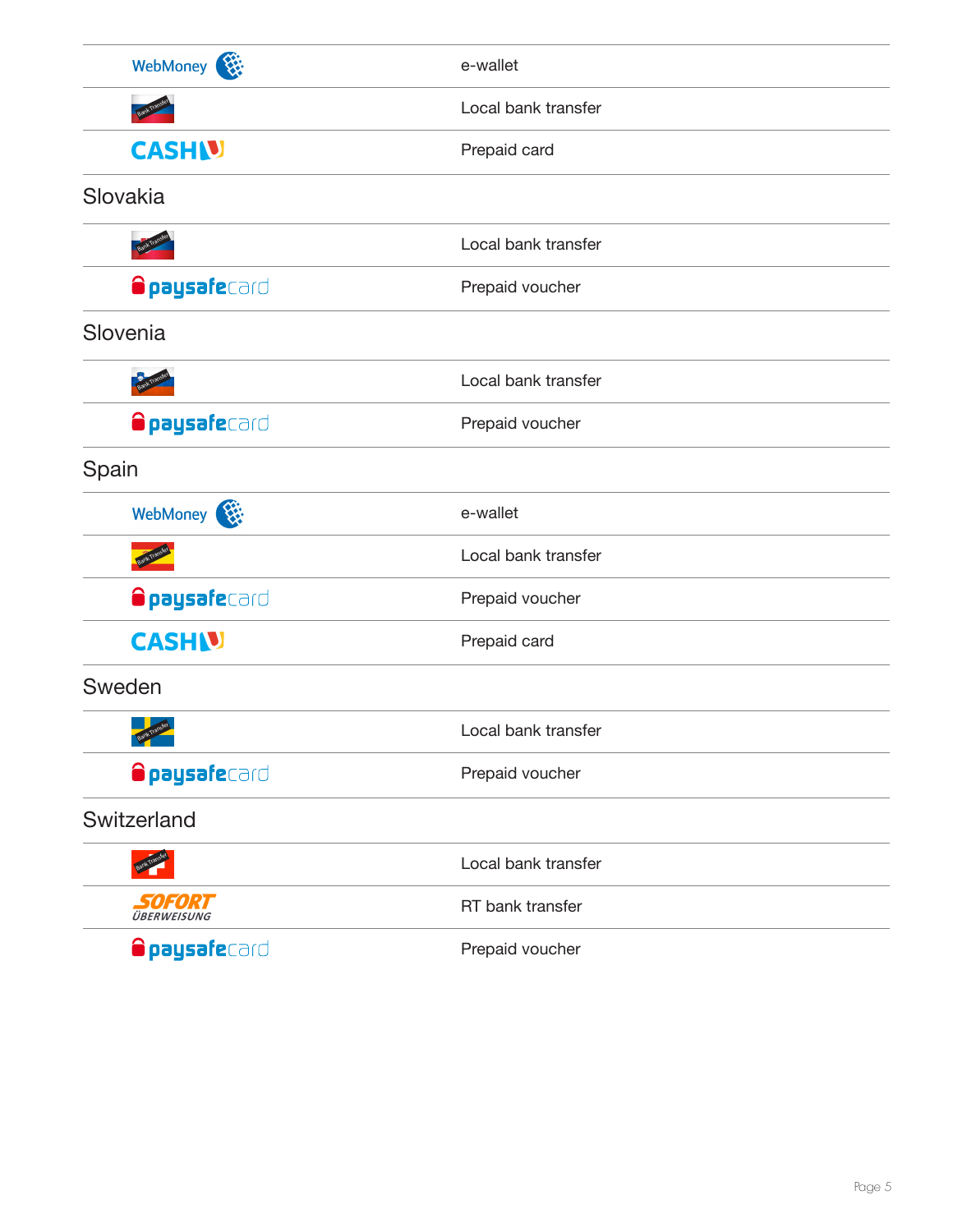| <b>CASHN</b>                       | Prepaid card                  |
|------------------------------------|-------------------------------|
| <b>Ukraine</b>                     |                               |
| WebMoney                           | e-wallet                      |
| <b>United Kingdom</b>              |                               |
|                                    | Local bank transfer           |
| <b>SOFORT</b>                      | RT bank transfer              |
| <b>Opaysafe</b> card               | Prepaid voucher               |
| <b>CASHU</b>                       | Prepaid card                  |
| <b>North America</b>               |                               |
| Canada                             |                               |
|                                    | Local bank transfer           |
| <b>CASHN</b>                       | Prepaid card                  |
| Guadeloupe (French)                |                               |
|                                    | National debit card of France |
| Martinique (French)                |                               |
|                                    | National debit card of France |
| <b>Mexico</b>                      |                               |
| WebMoney                           | e-wallet                      |
|                                    | Local bank transfer           |
| <b>VISA</b><br>DISCOVER <b>DOD</b> | <b>Local Credit Cards</b>     |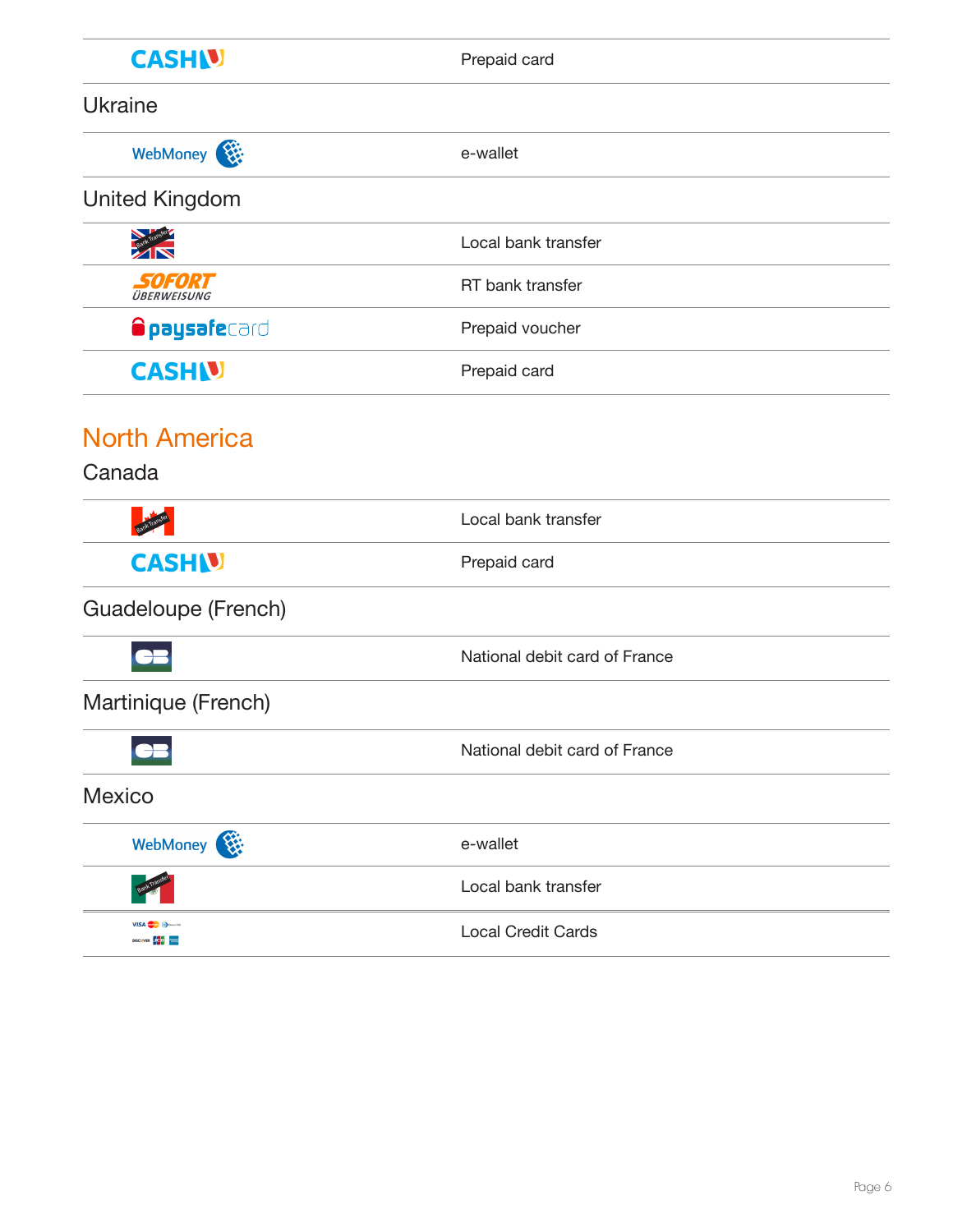#### Puerto Rico



#### United States

|                      | Direct Debit from shopper's bank account initiated by merchant |
|----------------------|----------------------------------------------------------------|
| Bank Transf          | Local bank transfer                                            |
|                      | <b>Credit Card</b>                                             |
| <b>Opaysafe</b> card | Prepaid voucher                                                |
| <b>CASHN</b>         | Prepaid card                                                   |

## South America

| Argentina                                                                        |                           |
|----------------------------------------------------------------------------------|---------------------------|
| WebMoney                                                                         | e-wallet                  |
| VISA <b>OD</b> DIGITAL<br><b>DISCOVER DEED THE</b>                               | <b>Local Credit Cards</b> |
| <b>Brazil</b>                                                                    |                           |
| WebMoney                                                                         | e-wallet                  |
| $\left \left \left \left \left \left \right \right \right \right \right $ BOLETO | Prepaid voucher           |
| VISA <b>O DISCOVERED</b><br><b>DISCOVER DICE THEIR</b>                           | <b>Local Credit Cards</b> |
| Chile                                                                            |                           |
| WebMoney                                                                         | e-wallet                  |
| VISA <sup>C</sup> DramCab<br><b>DISCOVER DO DE MINIS</b>                         | <b>Local Credit Cards</b> |
| Colombia                                                                         |                           |
| WebMoney                                                                         | e-wallet                  |
|                                                                                  | Local bank transfer       |
| VISA <b>DESCRIPTION</b><br><b>DISCOVER DOES</b>                                  | <b>Local Credit Cards</b> |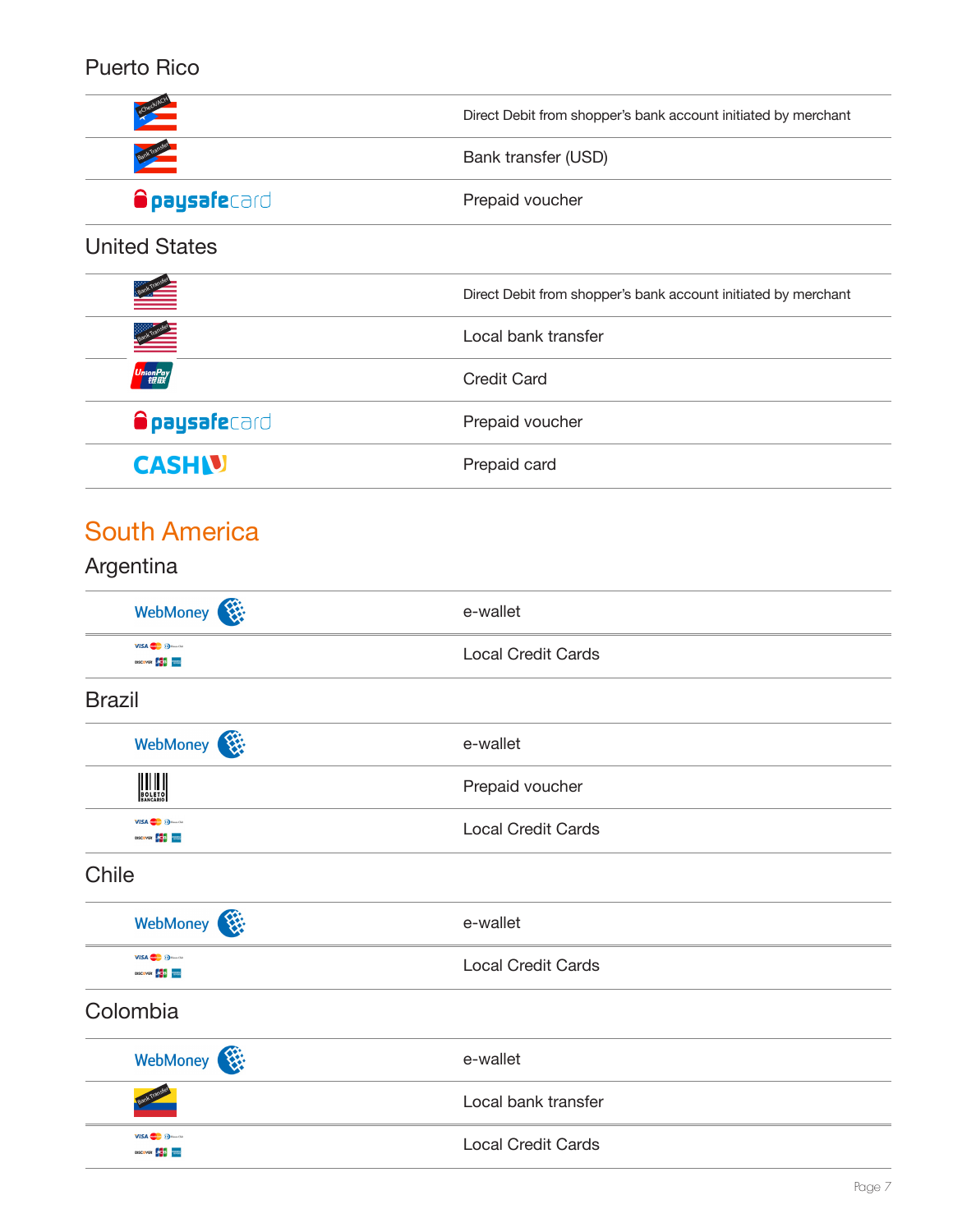#### Ecuador

|                                     | Local bank transfer                                                                                  |
|-------------------------------------|------------------------------------------------------------------------------------------------------|
| Peru                                |                                                                                                      |
| WebMoney                            | e-wallet                                                                                             |
|                                     | Bank transfer (USD)                                                                                  |
| Uruguay                             |                                                                                                      |
| WebMoney                            | e-wallet                                                                                             |
| <b>Africa</b>                       |                                                                                                      |
| Reunion                             |                                                                                                      |
|                                     | National debit card of France                                                                        |
| South Africa                        |                                                                                                      |
| Bank Transfer                       | Local bank transfer                                                                                  |
| <b>Africa/Middle East</b>           |                                                                                                      |
| <b>CASHU</b>                        | cashU is a prepaid card that dominates the Northern<br>Africa/Middle Eastern internet payment market |
| <b>Middle East</b><br><b>Israel</b> |                                                                                                      |
| <b>CASHN</b>                        | Prepaid card                                                                                         |
| <b>Kazakhstan</b>                   |                                                                                                      |
| WebMoney                            | e-wallet                                                                                             |
| <b>Kuwait</b>                       |                                                                                                      |
| <b>CASHN</b>                        | Prepaid card                                                                                         |

Tajikistan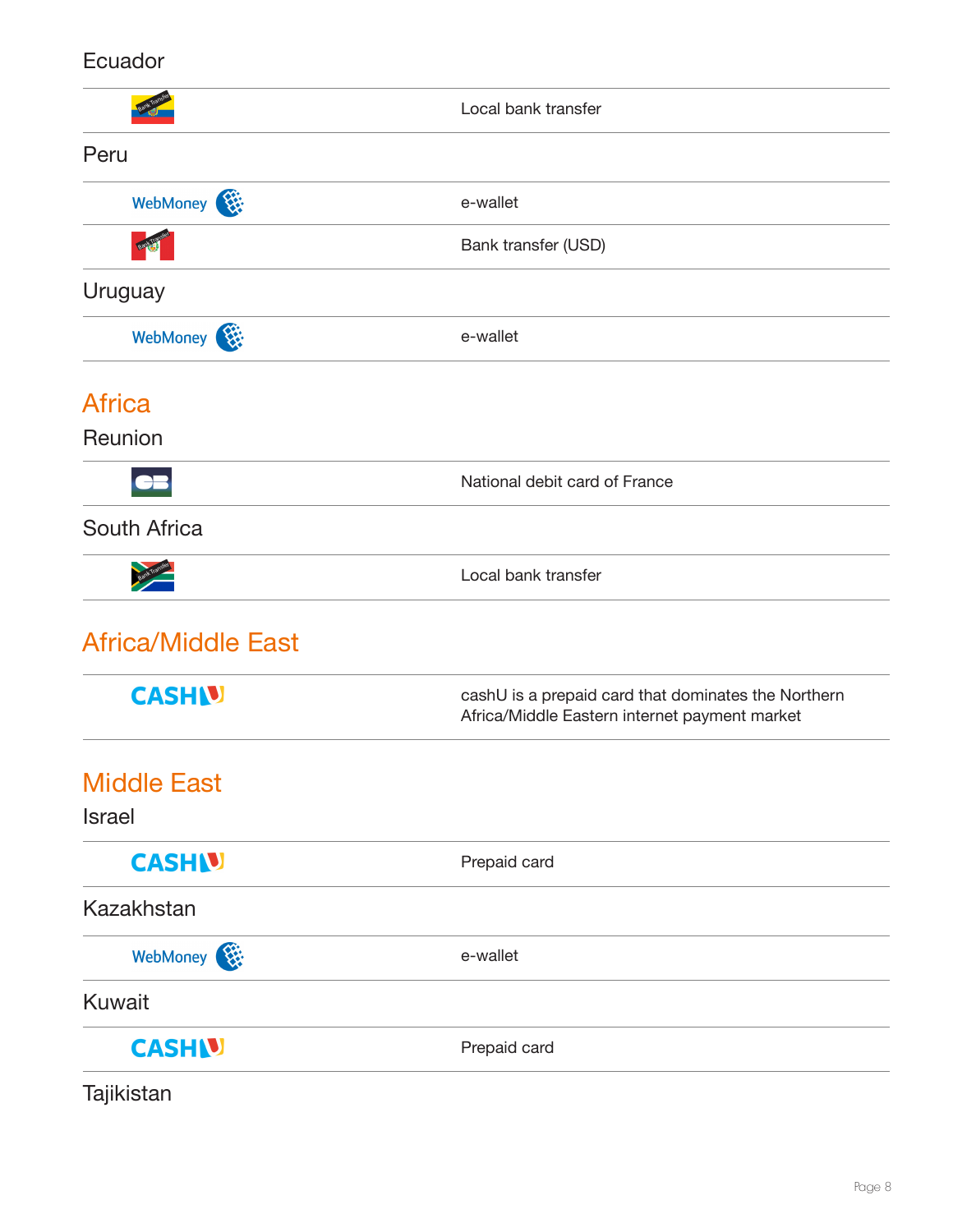| WebMoney                 | e-wallet                                                  |
|--------------------------|-----------------------------------------------------------|
| <b>Turkey</b>            |                                                           |
| <b>CASH V</b>            | Prepaid card                                              |
| Turkmenistan             |                                                           |
| WebMoney                 | e-wallet                                                  |
| <b>Uzbekistan</b>        |                                                           |
| WebMoney                 | e-wallet                                                  |
| <b>Asia</b>              |                                                           |
| <b>Brunei Darussalam</b> |                                                           |
|                          | Local bank transfer                                       |
| China                    |                                                           |
| 大付宝                      | Online banking provider in China for a multitude of banks |
| <b>CASHIV</b>            | Prepaid card                                              |
| Hong Kong                |                                                           |
|                          | Local bank transfer                                       |
| India                    |                                                           |
|                          | Bank transfer (USD)                                       |
| <b>CASHIV</b>            | Prepaid card                                              |
| Indonesia                |                                                           |
|                          | Bank transfer (USD)                                       |
| Japan                    |                                                           |
|                          | Local bank transfer                                       |

Malaysia